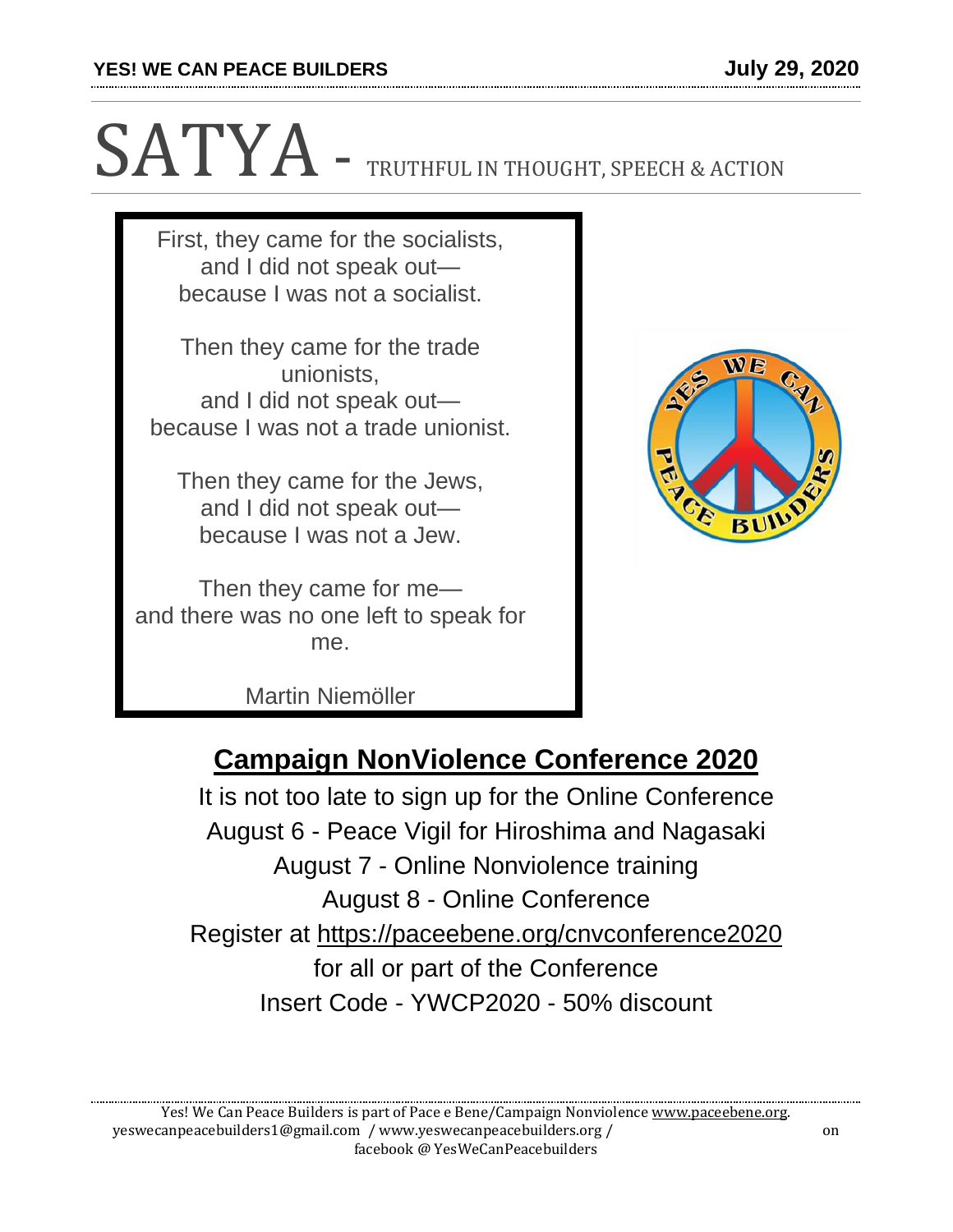### **Definitions and Race by Paula Hulet**

With all of the protests that have occurred over the last few months, with all of the hate rhetoric on Facebook and other media sites, with all of the news coverage on protests in Portland and other cities, and as I prepare to cofacilitate zoom sessions on Robin DiAngelo's book *White Fragility*, I thought I would share some thoughts.

I found the first reading of *White Fragility* was difficult. I must admit the second reading isn't any easier. Difficult, not in the sense of boring or dense, but difficult as in hard to hear. The book challenges everything we know and take for granted in the world. How our way of life, the way white privilege undermines, limits the ability of people of color to live fully in this world.

So, while I said I wanted to share some thoughts, I am really out to share some definitions. For to engage in meaningful conversation we need to have a common understanding of the terms we use. I am relying on definitions from two sources, DiAngelo's book and an extract by Penguin Books of Ibram Kendi's book *How To Be An Antiracist*.

My readings have resulted in the gathering of a few new terms as wells as new definitions for familiar terms we have used. A new term for me is white fragility. White fragility is what DiAngelo's book is all about. She says white fragility is triggered by discomfort and anxiety born out of a sense of superiority and entitlement. This is not a weakness it is a powerful means of control and protection of white advantage." We are myopic as to how we, whites, hold social and institutional power over people of color. Talking about race makes us uncomfortable, defensive, argumentative, or results in our walking away from the conversation. Which basically is the result of our never having had, or having had limited conversations with people of color which results in a refusal on our part to see the world from their eyes, to see what they hope for resulting in positive change in the world. So, in my mind, it is presumptuous to me to attempt to think like a person of color when we have had such different life experiences.

Our white fragility perpetuates racism. Racism is the result of actions taken because of our prejudices that lead to discrimination of a group of individuals. Historian Ibram Kendi, defines racism as "a marriage of racist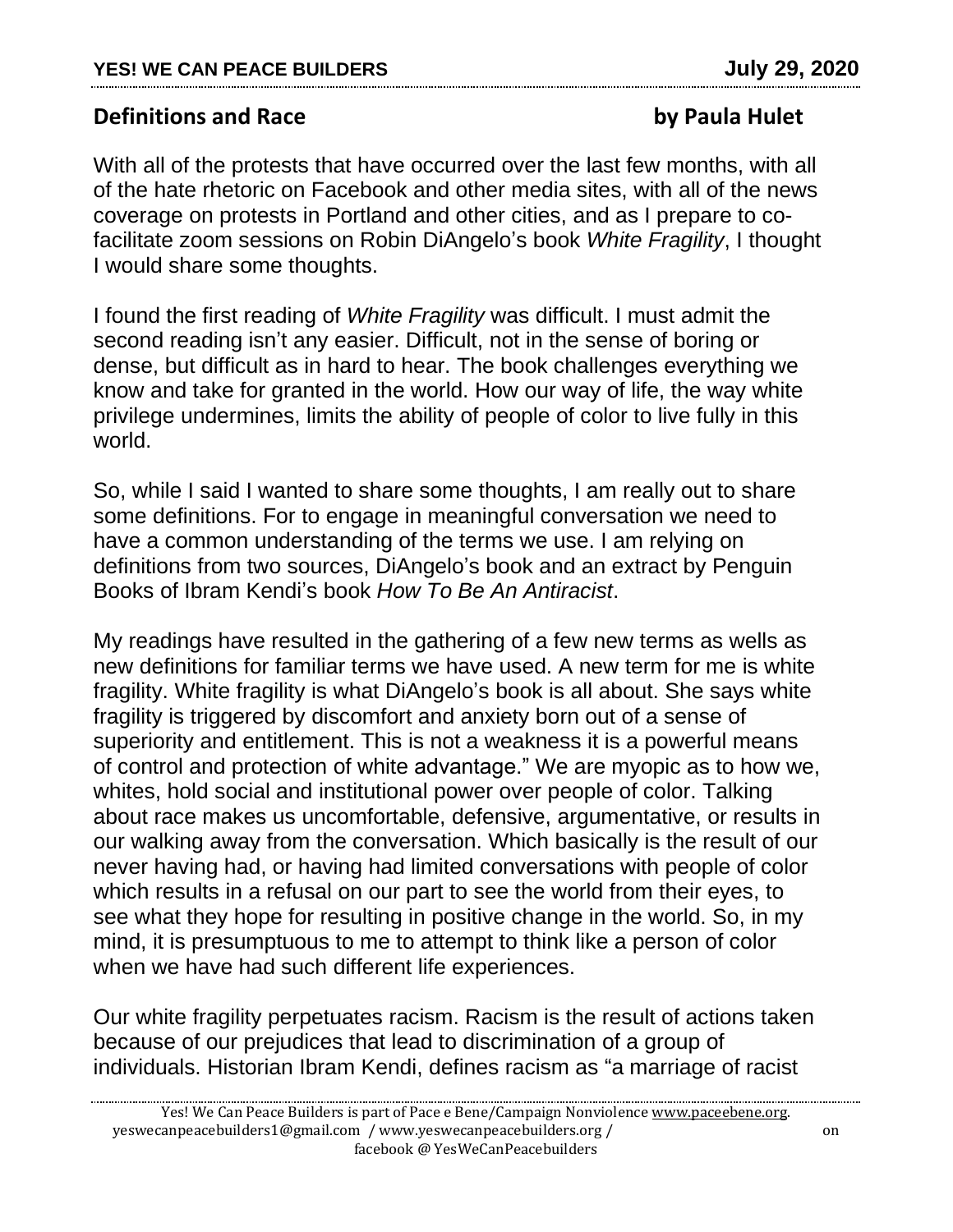#### **YES! WE CAN PEACE BUILDERS July 29, 2020**

policies and racist ideas that produces and normalizes racial inequities." Race is a social construct. Race is not biological.

But racism, fueled by our prejudices and a desire for control is often an individual act. But it is also corporate, systemic. In a desire for control, our systems and institutions result in a layering of society. Each layer of society is treated differently, on a spectrum ranging from some living with all the advantages and rights the world has to offer to some living with no advantages and no rights.

Think about women and the right to vote. A vote by the male hierarchy granted the vote to White Women in 1920, after much blood, sweat and tears on the part of suffragettes. It was not until the 1965 that right to vote was extended to Black Women. In another example consider the right of same sex partners to live together and to marry and be protected under the law to do so. In both examples society's prejudices, as institutionalized, sought to maintain the status quo until a new level of consciousness was raised.

Now many of us would claim we are not racists, because we are not bad or mean people. DiAngelo argues we are racists as we refuse to acknowledge the power that we have due to white privilege. We refuse to see the layering that has gone on in society. Ibram Kendi is very concise in his definition of a racist: "One who is supporting a racist policy through their actions or inaction or one who expresses a racist idea." Catch that, a racist is defined by both what one does and what one fails to do. Action is the key. Not lip service.

Another new term for me is antiracist. Kendi defines antiracist as follow: "One who is supporting an antiracist policy through their actions or expressing an antiracist idea." He goes on to explain that "An antiracist idea is any idea that suggests racial groups are equals in all their apparent differences—that there is nothing right or wrong with any racial group. Antiracist ideas argue that racist policies are the cause of racial inequities." The causes of racial inequities have nothing to do with biology and everything to do with systems, structures, and norms. Being an antiracist begins with each one of us, naming and confronting our own prejudices, our privileges, our advantages in life. And then taking action, in large or small ways.